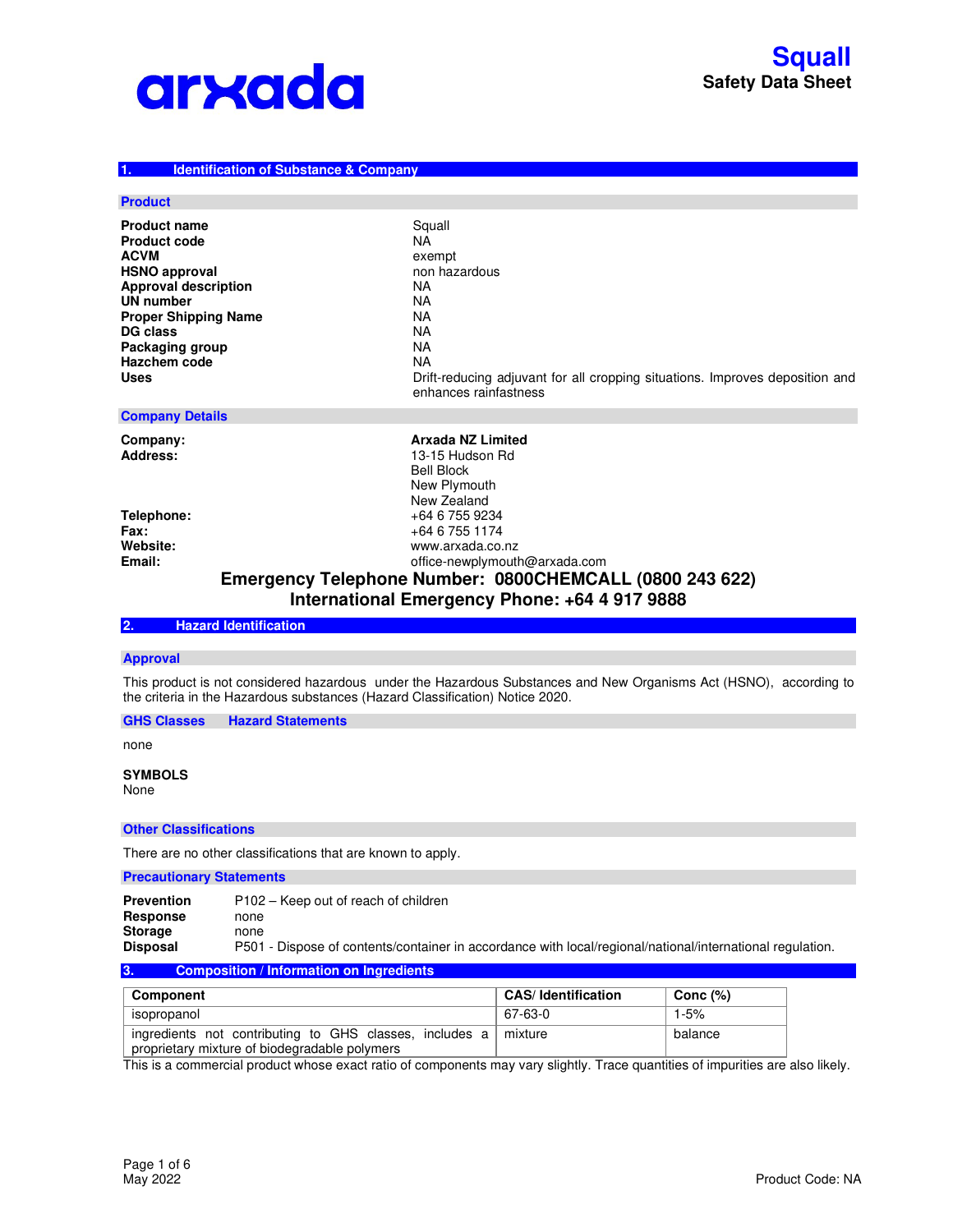# arxada

## **4. First Aid**

## **General Information**

Arxada NZ Limited has an emergency contact phone number: 0800 243 622, +64 4 917 9888 If medical advice is needed, have product container or label at hand. You should call the National Poisons Centre if you feel that you may have been harmed or irritated by this product. The number is 0800 764 766 (0800 POISON) (24 hr emergency service). **Recommended first aid facilities** Ready access to running water is recommended. **Exposure Swallowed** The product is not considered harmful if swallowed. In case of persistent symptoms, contact the National Poisons Centre or a Doctor. **Eye contact** If product gets in eyes, wash material from them with running water for several minutes. If symptoms persist, seek medical advice. **Skin contact** Flush immediately with large amounts of water and wash with mild soap and water. Contact a doctor if experiencing symptoms **Inhaled Generally, inhalation of vapours is unlikely to result in adverse health effects. If** coughing, dizziness or shortness of breath is experienced, remove the patient to fresh air immediately. If patient is unconscious, place in the recovery position (on the side) for transport and contact a doctor.

#### **Advice to Doctor**

Treat symptomatically

| 5.<br><b>Firefighting Measures</b>       |                                                                                                                                                                                                                                                                                 |
|------------------------------------------|---------------------------------------------------------------------------------------------------------------------------------------------------------------------------------------------------------------------------------------------------------------------------------|
| Fire and explosion hazards:              | There are no specific risks for fire/explosion for this chemical. It is not classed as<br>flammable.                                                                                                                                                                            |
| Suitable extinguishing<br>substances:    | Carbon dioxide, extinguishing powder or water jet, sand.                                                                                                                                                                                                                        |
| Unsuitable extinguishing<br>substances:  | Do not use a heavy water stream.                                                                                                                                                                                                                                                |
| <b>Products of combustion:</b>           | Carbon dioxide, and if combustion is incomplete, carbon monoxide and smoke. Water.<br>May form toxic mixtures in air and may accumulate in sumps, pits and other low-lying<br>spaces, forming potentially explosive mixtures.                                                   |
| Protective equipment:<br>Hazchem code:   | No special measures are required.<br>NA.                                                                                                                                                                                                                                        |
| <b>Accidental Release Measures</b><br>6. |                                                                                                                                                                                                                                                                                 |
| <b>Containment</b>                       | There is no current legal requirement for containment of this product. In all cases design<br>storage to prevent discharge to storm water.                                                                                                                                      |
| <b>Emergency procedures</b>              | Generally, the containers size will limit a large spill from occurring. If a significant spill<br>occurs: Stop leak if safe or necessary. Isolate area. Collect spill, see below. Transfer to<br>container for disposal. Dispose of according to guidelines below (Section 13). |
| Clean-up method                          | This product is not considered flammable or ecotoxic. Small spills do not require any<br>special clean up method. Larger spills (e.g., greater than 10kg) should be mopped up<br>and collected.                                                                                 |
| <b>Disposal</b>                          | Mop up and collect recoverable material into labelled containers for recycling or salvage.<br>Recycle containers wherever possible. This material may be suitable for approved<br>landfill. Dispose of only in accord with all regulations.                                     |
| <b>Precautions</b>                       | Material spilled on hard srface can present a serious slipping/falling hazard.                                                                                                                                                                                                  |
| <b>Storage &amp; Handling</b><br>7.      |                                                                                                                                                                                                                                                                                 |
| <b>Storage</b>                           | Avoid storage of harmful substances with food. Containers should be kept closed in<br>order to minimise contamination. Keep from extreme heat and open flames. Avoid<br>contact with incompatible substances as listed in Section 10.                                           |
| Handling                                 | Keep exposure to a minimum, and minimise the quantities kept in work areas.<br>See<br>section 8 with regard to personal protective equipment requirements.                                                                                                                      |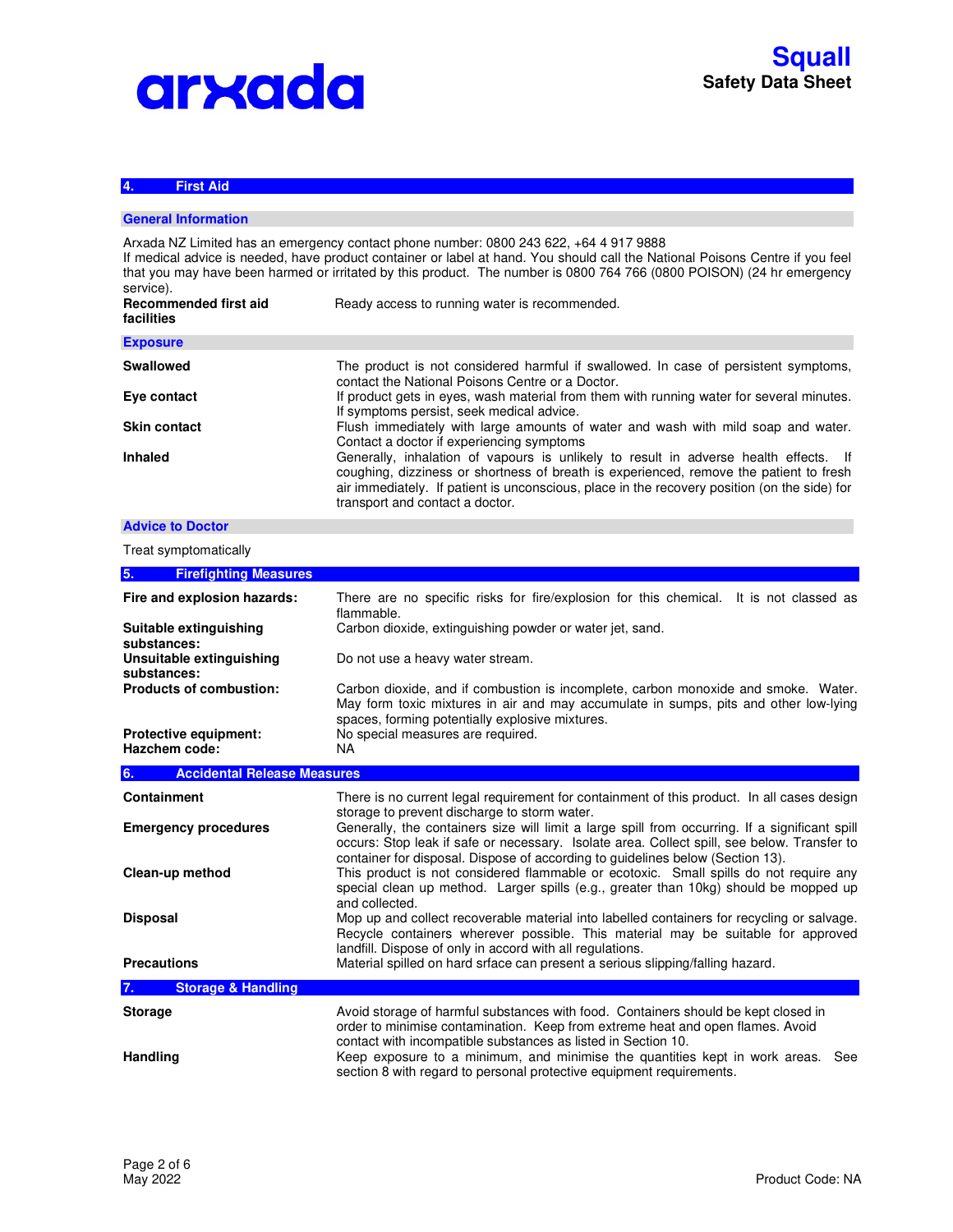

## **8. Exposure Controls / Personal Protective Equipment**

#### **Workplace Exposure Standards**

A workplace exposure standard (WES) has not been established by WorkSafe NZ for this product. There is a general limit of 3mg/m<sup>3</sup> for respirable particulates and 10mg/m<sup>3</sup> for inhalable particulates when limits have not otherwise been established.

| <b>NZ</b>            | Workplace Ingredient | <b>WES-TWA</b>     | <b>WES-STEL</b>               |
|----------------------|----------------------|--------------------|-------------------------------|
| <b>Exposure Stds</b> | isopropanol          | 400ppm, $983mg/m3$ | 500ppm, 1230mg/m <sup>3</sup> |

#### **Engineering Controls**

In industrial situations, it is expected that employee exposure to hazardous substances will be controlled to a level as far below the WES as practicable by applying the hierarchy of control required by the Health and Safety at Work Act (2015) and the Health and Safety at Work (General Risk and Workplace Management) Regulations 2016. Exposure can be reduced by process modification, use of local exhaust ventilation, capturing substances at the source, or other methods. If you believe air borne concentrations of mists, dusts or vapours are high, you are advised to modify processes or increase ventilation.

#### **Personal Protective Equipment**

| General     | Personal Protective Equipment (PPE) should not be used as the primary means of<br>exposure protection, except in the event of an accident or emergency situation or where<br>all other means of protection have proven to inadequate.<br>Clean PPE after use or dispose of as appropriate. Store PPE for re-use in a clean place.<br>Regular training on the correct use of PPE should be provided. In particular the correct<br>fitting and use of respirators and where applicable the cleaning of respirators should be<br>undertaken. |
|-------------|-------------------------------------------------------------------------------------------------------------------------------------------------------------------------------------------------------------------------------------------------------------------------------------------------------------------------------------------------------------------------------------------------------------------------------------------------------------------------------------------------------------------------------------------|
| <b>Eyes</b> | Protective eyewear is not normally necessary when using this product. However, it<br>always prudent to use protective eyewear if splashes are likely.                                                                                                                                                                                                                                                                                                                                                                                     |
| <b>Skin</b> | Protective gloves and clothing are not normally necessary. However, it is prudent to<br>wear gloves when handling chemicals in bulk or for an extended period of time.                                                                                                                                                                                                                                                                                                                                                                    |
| Respiratory | Respirator is not required under normal use. Ensure adequate natural ventilation. If<br>product is being used in confined conditions, the use of a mask or respirator may be<br>preferred. Use an organic vapour cartridge with a dust/mist filter'. If using a respirator,<br>ensure that the cartridges are correct for the potential air contamination and are in good<br>working order.                                                                                                                                               |

## **WES Additional Information**

Not applicable

| <b>Physical &amp; Chemical Properties</b><br>9.                                                                                                                                                                                                                                                                                   |                                                                                                                                                                                                                                                                       |  |
|-----------------------------------------------------------------------------------------------------------------------------------------------------------------------------------------------------------------------------------------------------------------------------------------------------------------------------------|-----------------------------------------------------------------------------------------------------------------------------------------------------------------------------------------------------------------------------------------------------------------------|--|
| Appearance<br>Odour<br>рH<br>Vapour pressure<br>Viscositv<br><b>Boiling point</b><br><b>Volatile materials</b><br>Freezing / melting point<br><b>Solubility</b><br>Specific gravity / density<br>Flash point<br>Danger of explosion<br><b>Auto-ignition temperature</b><br>Upper & lower flammable limits<br><b>Corrosiveness</b> | colourless to light yellow liquid<br>characteristic<br>solution: 8.17<br>no data<br>170 Lv1 20rpm, 156 Lv1 30rpm<br>no data<br>no data<br>no data<br>no data<br>1.008 $q/cm3$<br>>53°C (not maintaining combustion)<br>no data<br>no data<br>no data<br>non corrosive |  |
| 10.<br><b>Stability &amp; Reactivity</b>                                                                                                                                                                                                                                                                                          |                                                                                                                                                                                                                                                                       |  |
| <b>Stability</b>                                                                                                                                                                                                                                                                                                                  | Stable                                                                                                                                                                                                                                                                |  |

| Conditions to be avoided  | Containers should be kept closed in order to avoid contamination. Keep from extreme<br>heat and open flames. Protect from freezing. |
|---------------------------|-------------------------------------------------------------------------------------------------------------------------------------|
| Incompatible groups       | Strong oxidisers, strong bases and acids                                                                                            |
| <b>Substance Specific</b> | None known                                                                                                                          |
| Incompatibility           |                                                                                                                                     |

Page 3 of 6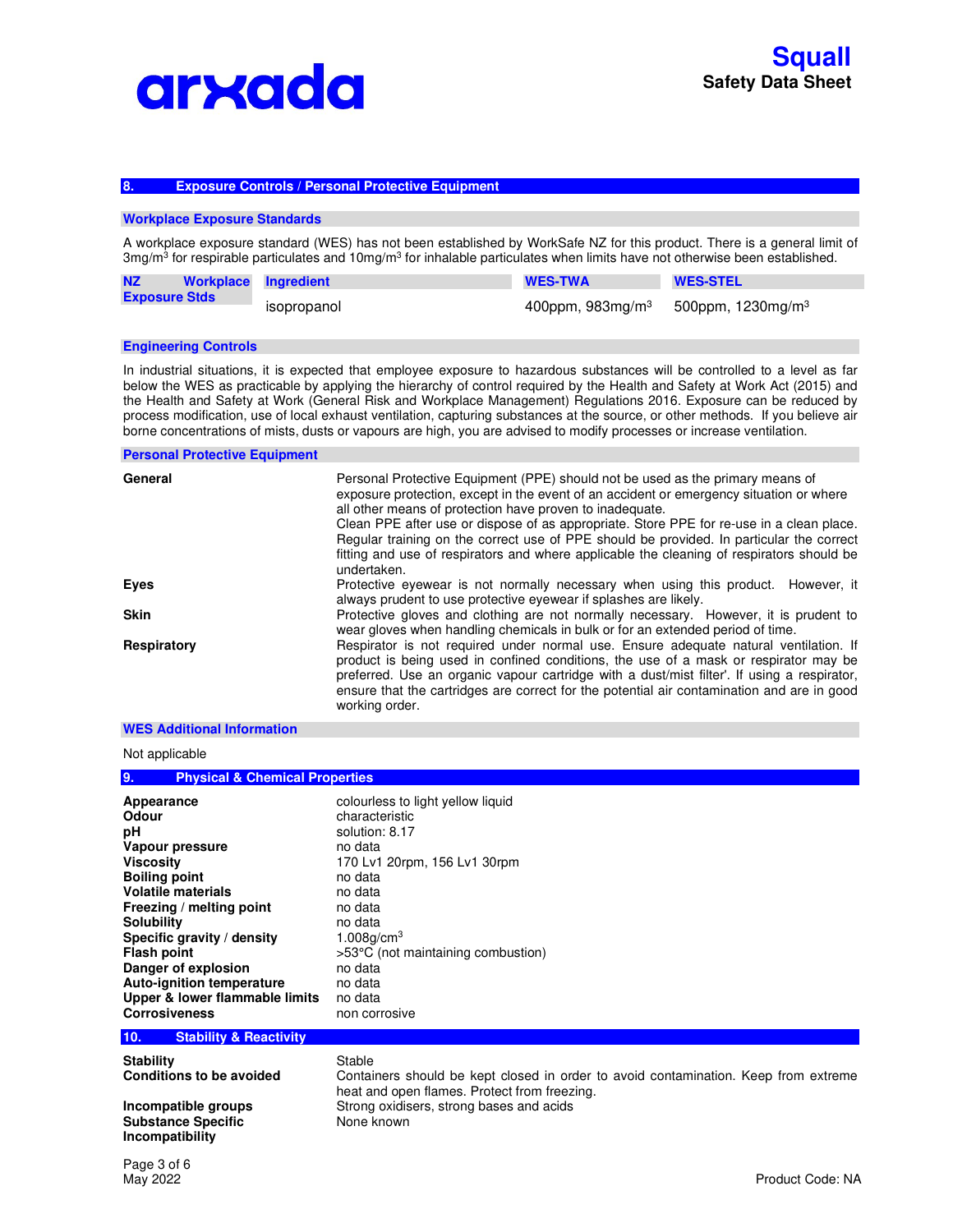

| products                                                                                                                                                        | <b>Hazardous decomposition</b>                                                                                                                                                                                                 | Oxides of carbon                                                                                                                                                                                                                                                                                                                                                                                                                                                                                                                                             |
|-----------------------------------------------------------------------------------------------------------------------------------------------------------------|--------------------------------------------------------------------------------------------------------------------------------------------------------------------------------------------------------------------------------|--------------------------------------------------------------------------------------------------------------------------------------------------------------------------------------------------------------------------------------------------------------------------------------------------------------------------------------------------------------------------------------------------------------------------------------------------------------------------------------------------------------------------------------------------------------|
|                                                                                                                                                                 | <b>Hazardous reactions</b>                                                                                                                                                                                                     | none known                                                                                                                                                                                                                                                                                                                                                                                                                                                                                                                                                   |
| 11.                                                                                                                                                             | <b>Toxicological Information</b>                                                                                                                                                                                               |                                                                                                                                                                                                                                                                                                                                                                                                                                                                                                                                                              |
| <b>Summary</b>                                                                                                                                                  |                                                                                                                                                                                                                                |                                                                                                                                                                                                                                                                                                                                                                                                                                                                                                                                                              |
|                                                                                                                                                                 | IF SWALLOWED: no known effect.<br>IF IN EYES: May cause slight irritation. Tears. Redness.<br>IF ON SKIN: not considered to be irritating to the skin.<br>IF INHALED: no known effects.<br>CHRONIC TOXICITY: no known effects. |                                                                                                                                                                                                                                                                                                                                                                                                                                                                                                                                                              |
| <b>Supporting Data</b>                                                                                                                                          |                                                                                                                                                                                                                                |                                                                                                                                                                                                                                                                                                                                                                                                                                                                                                                                                              |
| Acute                                                                                                                                                           | Oral<br><b>Dermal</b>                                                                                                                                                                                                          | Using $LD_{50}$ 's for ingredients, the Acute Toxicity Estimate (ATE) (oral) for the mixture is<br>>2,000 mg/kg. Data considered includes: isopropanol 3600 mg/kg (mouse).<br>Using LD <sub>50</sub> 's for ingredients, the Acute Toxicity Estimate (ATE) (dermal) for the mixture                                                                                                                                                                                                                                                                          |
|                                                                                                                                                                 | <b>Inhaled</b>                                                                                                                                                                                                                 | is $>2,000$ mg/kg.<br>Using LD <sub>50</sub> 's for ingredients, the Acute Toxicity Estimate (ATE) (inhalation) for the                                                                                                                                                                                                                                                                                                                                                                                                                                      |
|                                                                                                                                                                 | Eye                                                                                                                                                                                                                            | mixture is >5mg/L/4h.<br>The mixture is not considered to be an eye irritant.                                                                                                                                                                                                                                                                                                                                                                                                                                                                                |
| <b>Chronic</b>                                                                                                                                                  | <b>Skin</b><br><b>Sensitisation</b><br><b>Mutagenicity</b><br>Carcinogenicity<br>Reproductive /<br>Developmental<br><b>Systemic</b><br><b>Aggravation of</b><br>existing conditions                                            | The mixture is not considered to be a skin irritant.<br>No ingredient present at concentrations $> 0.1\%$ is considered a sensitizer.<br>No ingredient present at concentrations > 0.1% is considered a mutagen.<br>No ingredient present at concentrations > 0.1% is considered a carcinogen.<br>No ingredient present at concentrations $> 0.1\%$ is considered a reproductive or<br>developmental toxicant or have any effects on or via lactation.<br>No ingredient present at concentrations > 1% is considered a target organ toxicant.<br>None known. |
| 12.                                                                                                                                                             | <b>Ecological Data</b>                                                                                                                                                                                                         |                                                                                                                                                                                                                                                                                                                                                                                                                                                                                                                                                              |
| <b>Summary</b>                                                                                                                                                  |                                                                                                                                                                                                                                |                                                                                                                                                                                                                                                                                                                                                                                                                                                                                                                                                              |
|                                                                                                                                                                 |                                                                                                                                                                                                                                | This mixture is not considered ecotoxic. In all cases prevent run-off to drains, sewers and waterways.                                                                                                                                                                                                                                                                                                                                                                                                                                                       |
| <b>Supporting Data</b>                                                                                                                                          |                                                                                                                                                                                                                                |                                                                                                                                                                                                                                                                                                                                                                                                                                                                                                                                                              |
| <b>Aquatic</b><br><b>Bioaccumulation</b><br><b>Degradability</b><br>Soil<br><b>Terrestrial vertebrate</b><br><b>Terrestrial invertebrate</b><br><b>Biocidal</b> |                                                                                                                                                                                                                                | Using EC <sub>50</sub> 's for ingredients, the calculated EC <sub>50</sub> for the mixture is $> 100$ mg/L.<br>No evidence<br>Not considered degradable, but will biodegrade.<br>No evidence of soil toxicity.<br>Not considered ecotoxic towards terrestrial vertebrates (see acute toxicity)<br>No evidence of toxicity towards terrestrial invertebrates.<br>no data                                                                                                                                                                                      |
| <b>Disposal Considerations</b><br>13.                                                                                                                           |                                                                                                                                                                                                                                |                                                                                                                                                                                                                                                                                                                                                                                                                                                                                                                                                              |
| <b>Restrictions</b>                                                                                                                                             |                                                                                                                                                                                                                                | There are no product-specific restrictions, however, local council and resource consent                                                                                                                                                                                                                                                                                                                                                                                                                                                                      |
| Disposal method                                                                                                                                                 |                                                                                                                                                                                                                                | conditions may apply, including requirements of trade waste consents.<br>Disposal of this product must comply with the Hazardous Substances (Disposal) Notice<br>2017 and the requirements of the Resource Management Act for which approval should<br>be sought from the Regional Authority.                                                                                                                                                                                                                                                                |
|                                                                                                                                                                 | <b>Contaminated packaging</b>                                                                                                                                                                                                  | Disposal of contaminated packaging must comply with the Hazardous Substances<br>(Disposal) Notice 2017 clause 12. Ensure that the package is rendered incapable of<br>containing any substance and is disposed in a manner that is consistent with the<br>requirements of the substance it contained and the material of the package. If possible<br>reuse or recycle packaging.                                                                                                                                                                             |

## **14. Transport Information**

## **Land Transport Rule: Dangerous Goods 2005 - NZS 5433:2007**

|                     | There are no specific restrictions for this product (not a dangerous good). |                       |     |
|---------------------|-----------------------------------------------------------------------------|-----------------------|-----|
| UN number:          | NA                                                                          | Proper shipping name: | NA. |
| Class(es)           | NA                                                                          | Packing group:        | NA. |
| <b>Precautions:</b> | ΝA                                                                          | Hazchem code:         | NA. |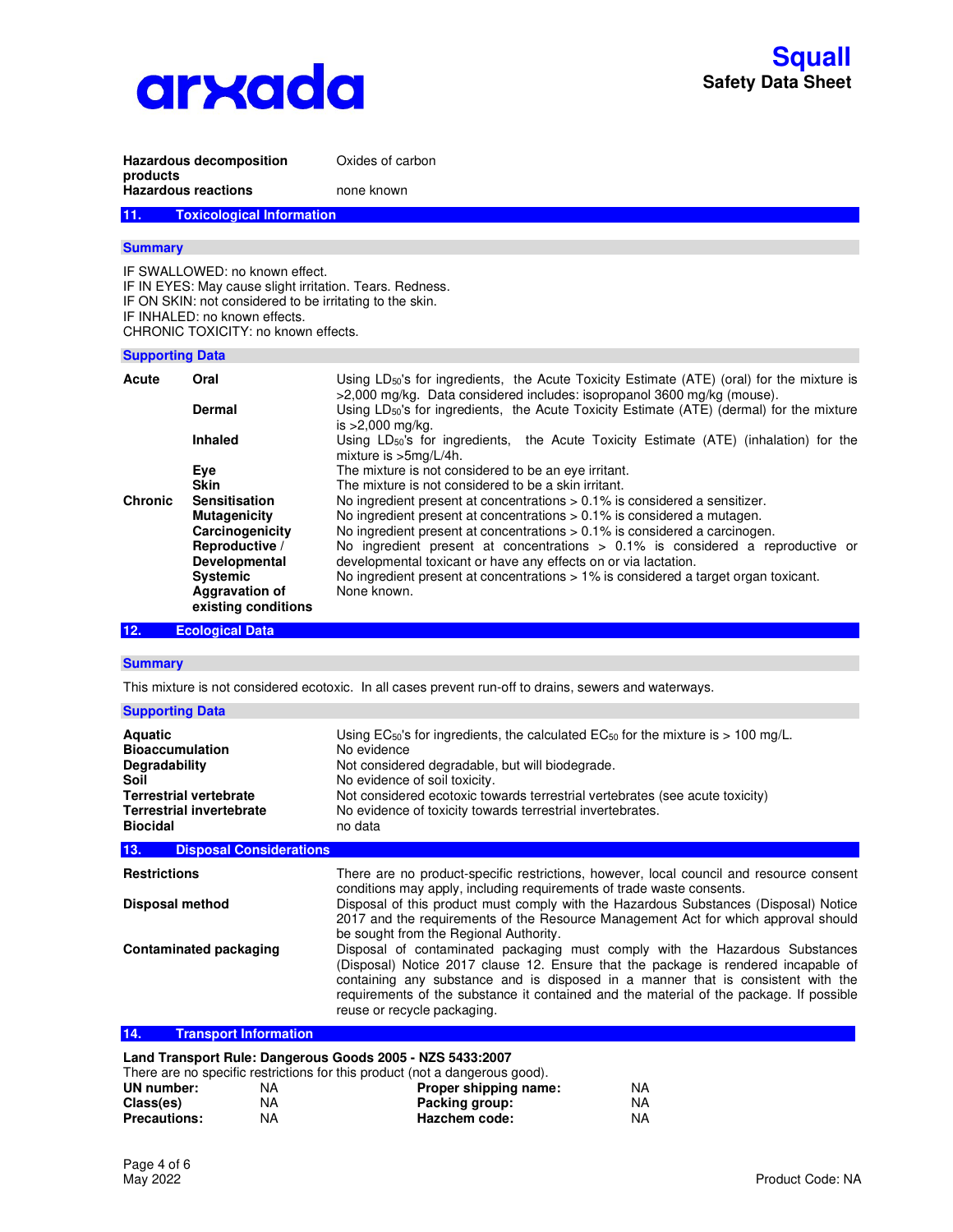# arxada

## **15. Regulatory Information**

This substance is not considered to be hazardous under HSNO. All ingredients appear on the NZIoC.

#### **Specific Controls**

| Key workplace requirements are: |                                                                                                                                                                             |
|---------------------------------|-----------------------------------------------------------------------------------------------------------------------------------------------------------------------------|
| <b>SDS</b>                      | Not required (non hazardous), but best practice to have the SDS available.                                                                                                  |
| Inventory                       | An inventory of all hazardous substances must be prepared and maintained.                                                                                                   |
| Packaging                       | All hazardous substances should be appropriately packaged including substances<br>that have been decanted, transferred or manufactured for own use or have been<br>supplied |
| Labelling                       | Must comply with the Hazardous Substances (Labelling) Notice 2017.                                                                                                          |
| Emergency plan                  | Not required.                                                                                                                                                               |
| Certified handler               | Not required.                                                                                                                                                               |
| Tracking                        | Not required.                                                                                                                                                               |
| Bunding & secondary containment | Not required.                                                                                                                                                               |
| Signage                         | Not required.                                                                                                                                                               |
| Location compliance certificate | Not required.                                                                                                                                                               |
| Flammable zone                  | Not required.                                                                                                                                                               |
| Fire extinguisher               | Not required.                                                                                                                                                               |
|                                 |                                                                                                                                                                             |

 Note: The above workplace requirements apply if only this particular substance is present. The complete set of controls for a location will depend on the classification and total quantities of other substances present in that location.

## **Other Legislation**

In New Zealand, the use of this product may come under the Resource Management Act and Regulations, the Health and Safety at Work Act 2015 and the Health and Safety at Work (General Risk and Workplace Management) Regulations 2016, local Council Rules and Regional Council Plans.

| 16.<br><b>Other Information</b> |                                                                                                                                                                                                                                                                                                                                             |
|---------------------------------|---------------------------------------------------------------------------------------------------------------------------------------------------------------------------------------------------------------------------------------------------------------------------------------------------------------------------------------------|
|                                 |                                                                                                                                                                                                                                                                                                                                             |
| <b>Abbreviations</b>            |                                                                                                                                                                                                                                                                                                                                             |
| <b>Approval Code</b>            | NA - non hazardous                                                                                                                                                                                                                                                                                                                          |
| <b>CAS Number</b>               | Unique Chemical Abstracts Service Registry Number                                                                                                                                                                                                                                                                                           |
| EC <sub>50</sub>                | Ecotoxic Concentration 50% - concentration in water which is fatal to 50% of a test<br>population (e.g. daphnia, fish species)                                                                                                                                                                                                              |
| <b>EPA</b>                      | Environmental Protection Authority (New Zealand)                                                                                                                                                                                                                                                                                            |
| <b>GHS</b>                      | Globally Harmonised System of Classification and Labelling of Chemicals, $7th$ revised<br>edition, 2017, published by the United Nations.                                                                                                                                                                                                   |
| <b>HAZCHEM Code</b>             | Emergency action code of numbers and letters that provide information to emergency<br>services, especially fire fighters                                                                                                                                                                                                                    |
| <b>HSNO</b>                     | Hazardous Substances and New Organisms (Act and Regulations)                                                                                                                                                                                                                                                                                |
| <b>IARC</b>                     | International Agency for Research on Cancer                                                                                                                                                                                                                                                                                                 |
| <b>LEL</b>                      | Lower Explosive Limit                                                                                                                                                                                                                                                                                                                       |
| $LD_{50}$                       | Lethal Dose $50\%$ – dose which is fatal to $50\%$ of a test population (usually rats).                                                                                                                                                                                                                                                     |
| $LC_{50}$                       | Lethal Concentration 50% – concentration in air which is fatal to 50% of a test population<br>(usually rats)                                                                                                                                                                                                                                |
| <b>NZIoC</b>                    | New Zealand Inventory of Chemicals                                                                                                                                                                                                                                                                                                          |
| <b>STEL</b>                     | Short Term Exposure Limit - The maximum airborne concentration of a chemical or<br>biological agent to which a worker may be exposed in any 15 minute period, provided the<br>TWA is not exceeded                                                                                                                                           |
| <b>STOT RE</b>                  | System Target Organ Toxicity - Repeated Exposure                                                                                                                                                                                                                                                                                            |
| <b>STOT SE</b>                  | System Target Organ Toxicity - Single Exposure                                                                                                                                                                                                                                                                                              |
| <b>TWA</b>                      | Time Weighted Average – generally referred to WES averaged over typical work day<br>(usually 8 hours)                                                                                                                                                                                                                                       |
| <b>UEL</b>                      | Upper Explosive Limit                                                                                                                                                                                                                                                                                                                       |
| <b>UN Number</b>                | <b>United Nations Number</b>                                                                                                                                                                                                                                                                                                                |
| <b>WES</b>                      | Workplace Exposure Standard - The airborne concentration of a biological or chemical<br>agent to which a worker may be exposed during work hours (usually 8 hours, 5 days a<br>week). The WES relates to exposure that has been measured by personal monitoring<br>using procedures that gather air samples in the worker's breathing zone. |
| $D - - - - - -$                 |                                                                                                                                                                                                                                                                                                                                             |